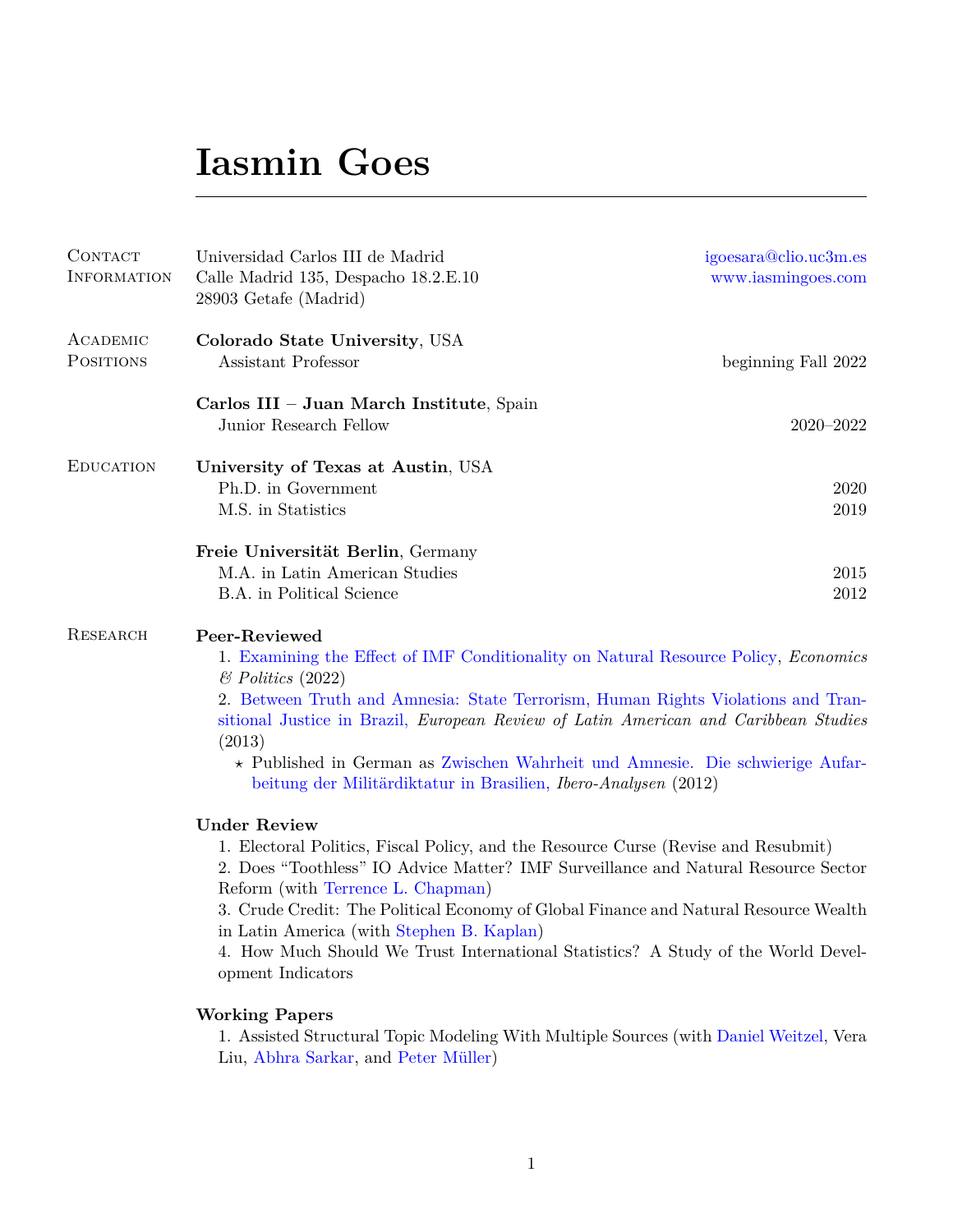## **Iasmin Goes**

| <b>TEACHING</b>    | Universidad Carlos III de Madrid, as Instructor of Record                |                                 |                          |  |
|--------------------|--------------------------------------------------------------------------|---------------------------------|--------------------------|--|
|                    | Undergraduate: International Politics                                    | Spring 2021, Spring 2022        |                          |  |
|                    | Graduate: International Relations                                        | Spring 2021, Spring 2022        |                          |  |
|                    | University of Texas at Austin, as Teaching Assistant (all undergraduate) |                                 |                          |  |
|                    | Global Governance                                                        |                                 | Fall 2019                |  |
|                    | International Political Economy                                          |                                 | Spring 2019              |  |
|                    | Latin American Politics                                                  | Fall 2016, Fall 2017, Fall 2018 |                          |  |
|                    | Science, Technology, and Politics                                        |                                 | Spring 2018              |  |
|                    | American Government                                                      | Spring 2016, Spring 2017        |                          |  |
|                    | The American President                                                   |                                 | Fall 2015                |  |
| <b>CONFERENCES</b> | DVPW-ÖGPW-SVPW International Political Economy Conference                |                                 | $2022$ (scheduled)       |  |
| & TALKS            | International Conference of Europeanists                                 |                                 | 2022 (scheduled)         |  |
|                    | Political Economy of International Organizations                         |                                 | $2021, 2022$ (scheduled) |  |
|                    | <b>ACUNS-UN Workshop</b>                                                 |                                 | 2022                     |  |
|                    | IE Politics and Economics Research Group Seminar                         |                                 | 2022                     |  |
|                    | American Political Science Association                                   |                                 | 2021                     |  |
|                    | Red para el Estudio de la Economía Política de América Latina            |                                 | 2021                     |  |
|                    | European Political Science Association                                   |                                 | 2021                     |  |
|                    | International Studies Association                                        |                                 | 2021                     |  |
|                    | Cologne Center for Comparative Politics Workshop                         |                                 | 2019                     |  |
|                    | Visions in Methodology                                                   |                                 | 2019                     |  |
|                    | Texas Comparative Politics Circle                                        |                                 | 2019                     |  |
|                    | Southern Political Science Association                                   |                                 | 2019                     |  |
|                    | Midwest Political Science Association                                    |                                 | 2018                     |  |
| <b>GRANTS</b>      | Universidad Carlos III de Madrid                                         |                                 |                          |  |
| & AWARDS           | Travel Grant, Programa Propio de Investigación ( $\epsilon$ 4,680)       |                                 | 2021                     |  |
|                    | University of Texas at Austin                                            |                                 |                          |  |
|                    | Graduate School Dissertation Writing Fellowship (\$6,000)                |                                 | 2020                     |  |
|                    | Wombwell Family Endowed Presidential Fellowship (\$4,000)                |                                 | 2019-2020                |  |
|                    | Outstanding Teaching Assistant of the Year (\$500)                       |                                 | 2019                     |  |
|                    | Rapoport Center Fieldwork Grant on Human Rights & Inequality (\$2,500)   |                                 | 2019                     |  |
|                    | Texas Politics Project Research Grant (\$2,150)                          |                                 | 2018-2019                |  |
|                    | Professional Development Award (\$925)                                   |                                 | $2018 - 2020$            |  |
|                    | LLILAS Brazil Center Summer Scholarship (\$500)                          |                                 | 2018                     |  |
|                    | Pre-Dissertation Fellowship for Fieldwork in Argentina (\$3,000)         |                                 | 2016                     |  |
|                    | Tinker Field Research Grant (\$2,000)                                    |                                 | 2016                     |  |